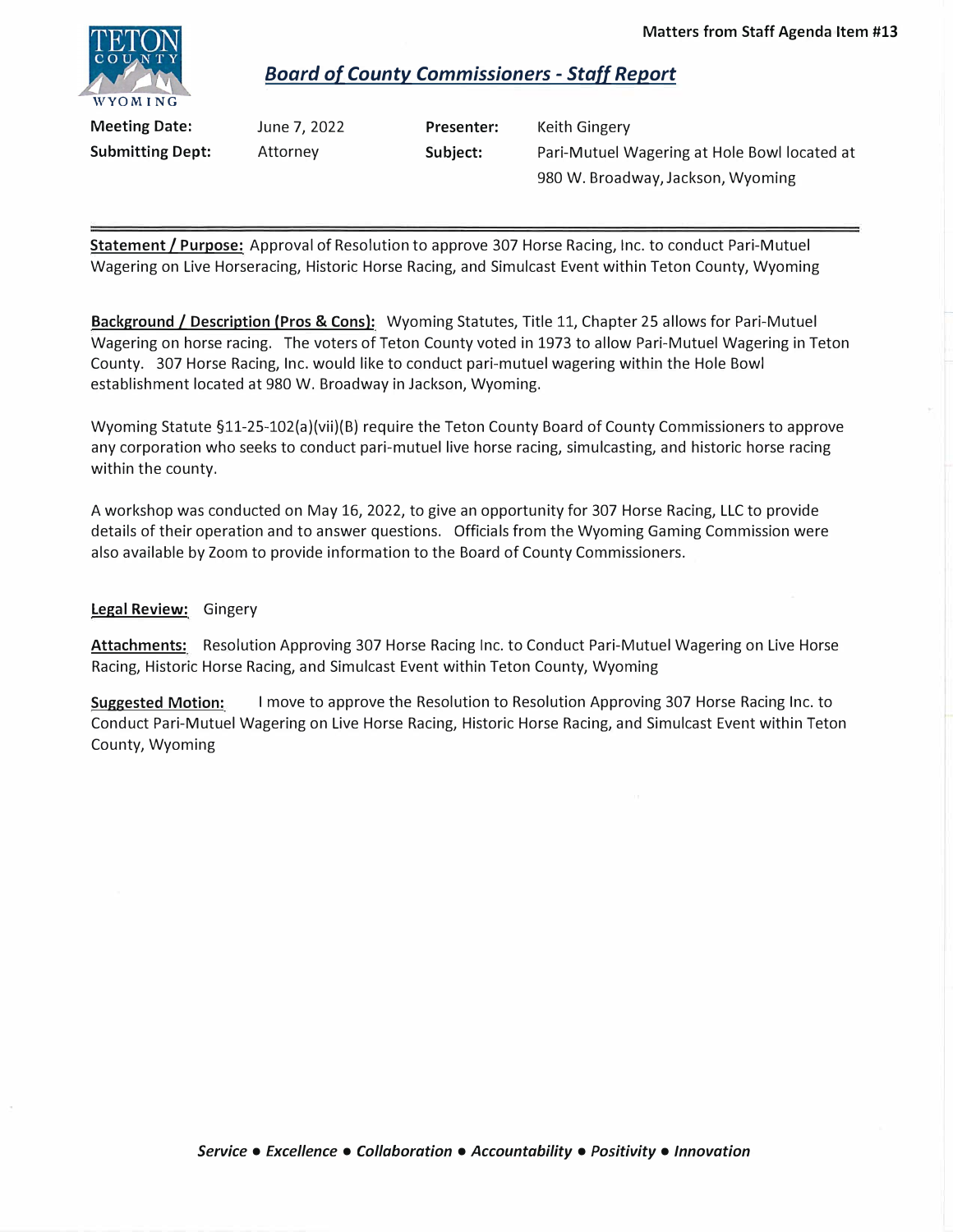Resolution #

## RESOLUTION APPROVING 307 HORSE RACING, INC. TO CONDUCT PARI-MUTUEL WAGERING ON LIVE HORSERACING. HISTORIC HORSE RACING, AND SIMULCAST EVENT WITHIN TETON COUNTY, WYOMING

WHEREAS, Wyoming Statutes, Title 11 Chapter 25 "Pari-Mutuel Wagering" allows for pari-mutuel wagering on horse racing; and,

WHEREAS, pari-mutuel wagering is defined by Wyoming Statute §11-25-102(vi) as wagering on the outcome of pari-mutuel events in which those who wager purchase tickets of various denominations on entrants in the events and all wagers for each event are pooled and held by the permittee for distribution, and when the outcome of the event has been decided, the permittee distributes the total wagers comprising the pool, less an amount not greater than 25.90% for live racing and in the event of simulcasting an amount not exceed the percentage allowed at the host track or 35% whichever is less and less the amount breakage to holders of tickets on the winning entries; and

WHEREAS, "Simulcasting" is defined by Wyoming Statute §11-25-102(viii) as the sale of pari-mutuel pools electronically transmitted live or historic on interstate or intrastate parimutuel events; and

**WHEREAS**, the Wyoming Gaming Commission has adopted rules regulating parimutuel wagering on simulcast events, including historic races, and may issue a pari-mutuel permit for a specified period not to exceed three (3) years to a corporation which has been approved by the board of county commissioners; and,

WHEREAS, the citizens of Teton County elected to allow pari-mutuel events in 1973 in accordance with W.S. §11-25-206; and

**WHEREAS,** W.S.  $\S11-25-102$  (a)(vii)(B) requires the Teton County Commissioners to approve any corporation or association who seeks to conduct pari-mutuel simulcasting or events within Teton County; and

WHEREAS, 307 Horse Racing, Inc. (f/k/a 307 Horse Racing, LLC) currently holds the necessary and appropriate permits issued by the State of Wyoming Gaming Commission to operate simulcasting, historical horse racing, and live horse racing facilities in other communities in the State of Wyoming, including Campbell County, Natrona County, and Sheridan County; and,

**WHEREAS, 307 Horse Racing, Inc. is desirous of expanding their operations in Teton** County to include pari-mutuel wagering on live horse racing, historic horse racing, and simulcast events; and

**WHEREAS, 307 Horse Racing, Inc. is a live horse racing operator that is both (i)** licensed to conduct the minimum live race days required under W.S. § 11-24-104(m) and Chapter 10 of the Rules and Regulations of the Wyoming Gaming Commission within Campbell County on an annual basis and (ii) is conducting said live horse racing in Campbell County (excepting days that are cancelled for good cause due to weather or other uncontrollable circumstances); and

NOW, THEREFORE, BE IT RESOLVED BY THE BOARD OF COUNTY COMMISSIONERS OF TETON COUNTY, WYOMING, that 307 Horse Racing, Inc. is hereby approved to conduct pari-mutuel wagering on live horse racing, historic horse racing, and simulcast events in Teton County at the premises located at 980 W. Broadway, 83001.